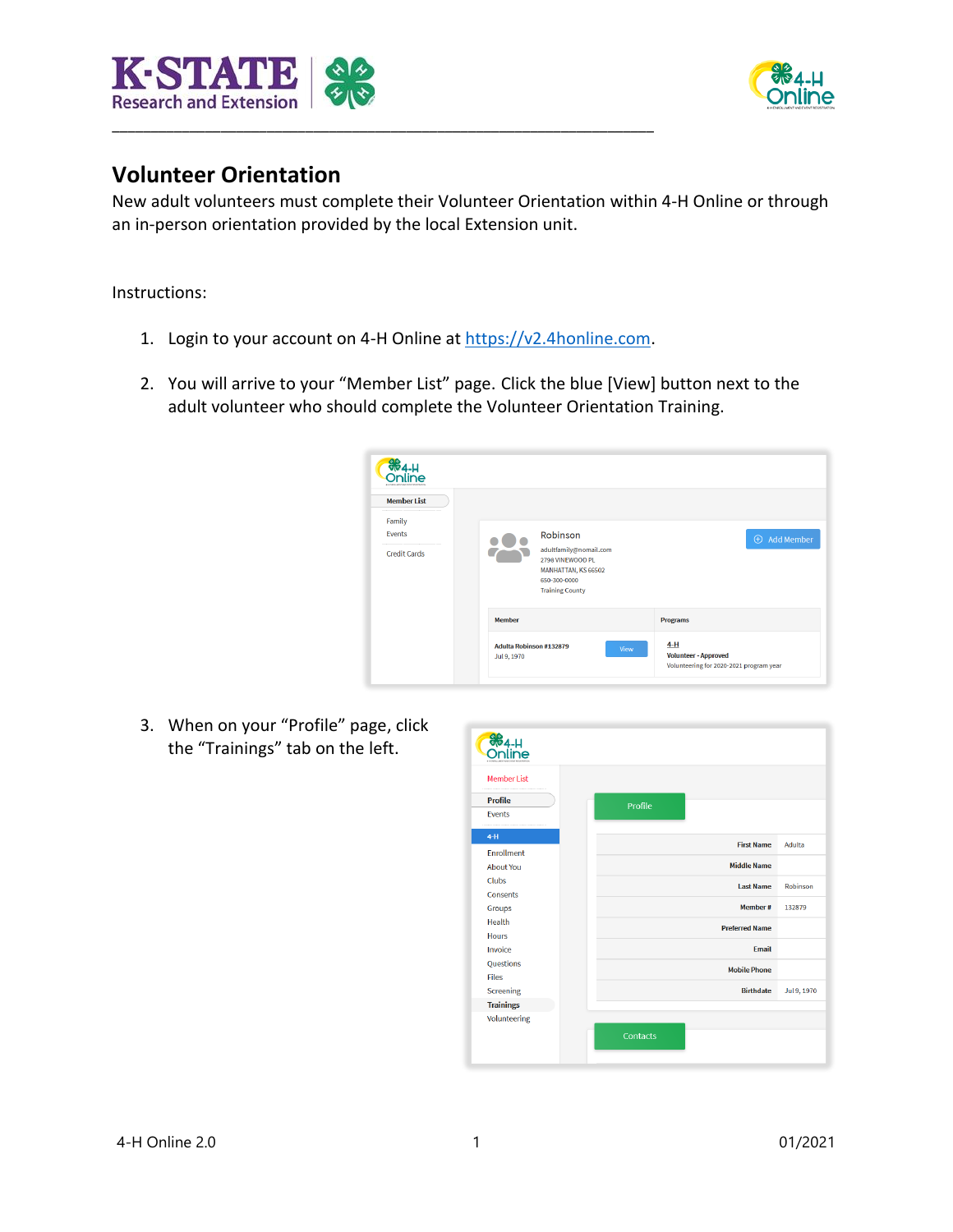



4. On your "Trainings" page, click the grey [Register] button to the right.

\_\_\_\_\_\_\_\_\_\_\_\_\_\_\_\_\_\_\_\_\_\_\_\_\_\_\_\_\_\_\_\_\_\_\_\_\_\_\_\_\_\_\_\_\_\_\_\_\_\_\_\_\_\_\_\_\_\_\_\_\_\_\_\_\_\_\_\_\_\_

| <b>Member List</b><br>Profile<br>Events | $4-H$                                    |                                                                                                   |
|-----------------------------------------|------------------------------------------|---------------------------------------------------------------------------------------------------|
|                                         |                                          |                                                                                                   |
|                                         |                                          |                                                                                                   |
|                                         |                                          |                                                                                                   |
| $4-H$                                   |                                          |                                                                                                   |
| Enrollment                              | <b>Trainings</b>                         |                                                                                                   |
| <b>About You</b>                        |                                          | $\quad \oplus \quad$ Register<br><b>E</b> Record Training                                         |
| Clubs                                   | You're not registered for any trainings. |                                                                                                   |
| Consents                                |                                          | Displayed are the trainings for this program. Click                                               |
| Groups                                  |                                          | on a training to view and launch the lessons.<br>Trainings marked required are a required step to |
| Health                                  |                                          | complete your enrollment.                                                                         |
| Hours                                   |                                          |                                                                                                   |
| Invoice                                 |                                          |                                                                                                   |
| Questions                               |                                          |                                                                                                   |
| <b>Files</b>                            |                                          |                                                                                                   |
| Screening                               |                                          |                                                                                                   |

5. Click on the "Volunteer Orientation" training, then click [Register].

| <b>Select Training</b>       | × |
|------------------------------|---|
| <b>Training</b>              |   |
| <b>Volunteer Orientation</b> |   |
| Register                     |   |

6. The screen will change to show your Volunteer Orientation training is currently Incomplete. Click on the lesson title.

| 884-H<br>Online    |                                    |                                                                                                   |
|--------------------|------------------------------------|---------------------------------------------------------------------------------------------------|
| <b>Member List</b> |                                    |                                                                                                   |
| Profile            | $4-H$                              |                                                                                                   |
| Events             |                                    |                                                                                                   |
| $4-H$              |                                    |                                                                                                   |
| Enrollment         | Trainings                          | $\oplus$ Record Training<br>$\oplus$ Register                                                     |
| <b>About You</b>   |                                    |                                                                                                   |
| Clubs              |                                    |                                                                                                   |
| Consents           | Volunteer Orientation - Incomplete | Displayed are the trainings for this program. Click                                               |
| Groups             | 1 Lessons                          | on a training to view and launch the lessons.<br>Trainings marked required are a required step to |
| Health             |                                    | complete your enrollment.                                                                         |
| <b>Hours</b>       |                                    |                                                                                                   |
| Invoice            |                                    |                                                                                                   |
| Questions          |                                    |                                                                                                   |
| <b>Files</b>       |                                    |                                                                                                   |
| Screening          |                                    |                                                                                                   |
| <b>Trainings</b>   |                                    |                                                                                                   |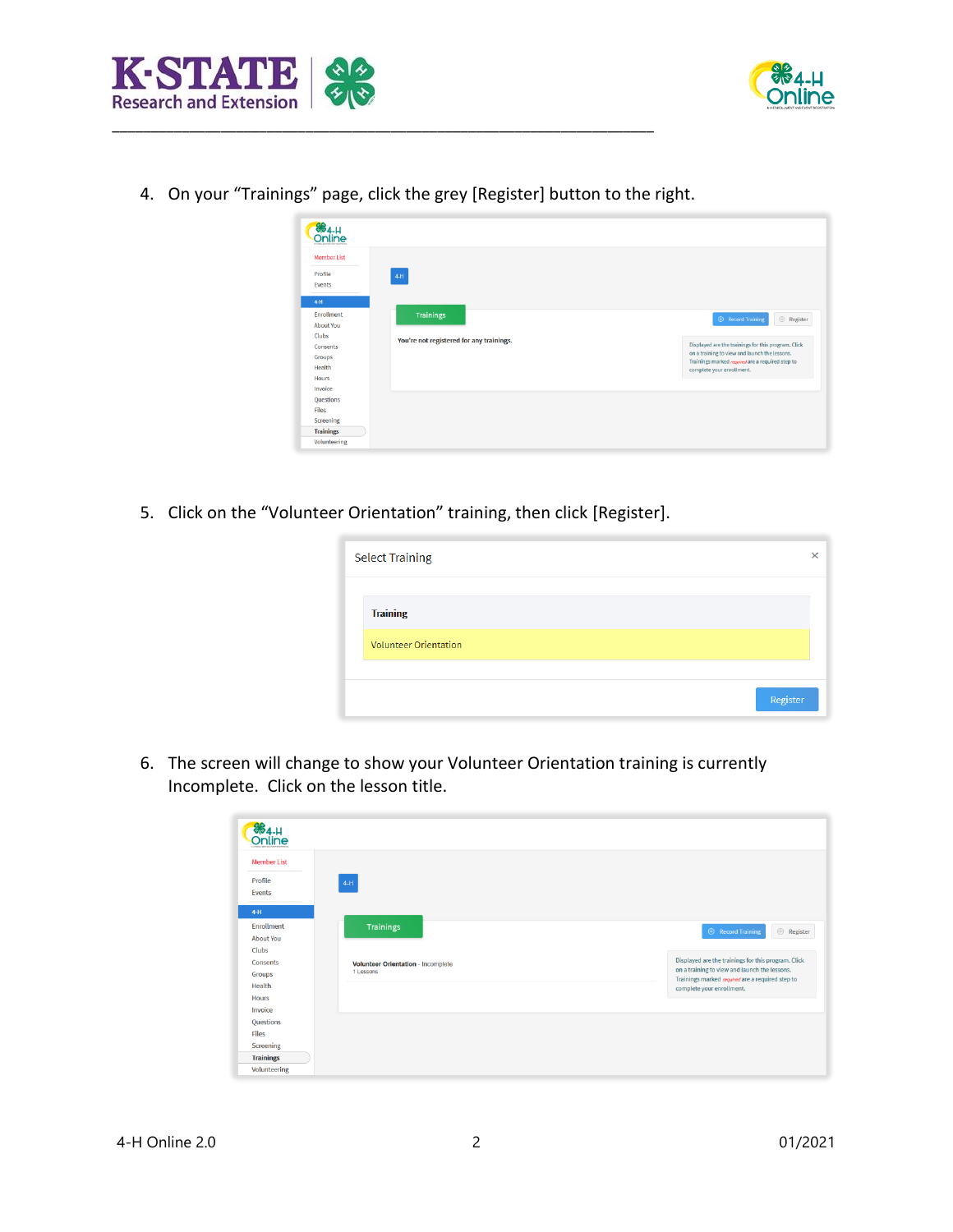



7. Click on the Volunteer Orientation training to begin.



8. Click on "Click here to launch the course."

| Click here to launch the course. |  |
|----------------------------------|--|
| <b>Return to 4-H Online</b>      |  |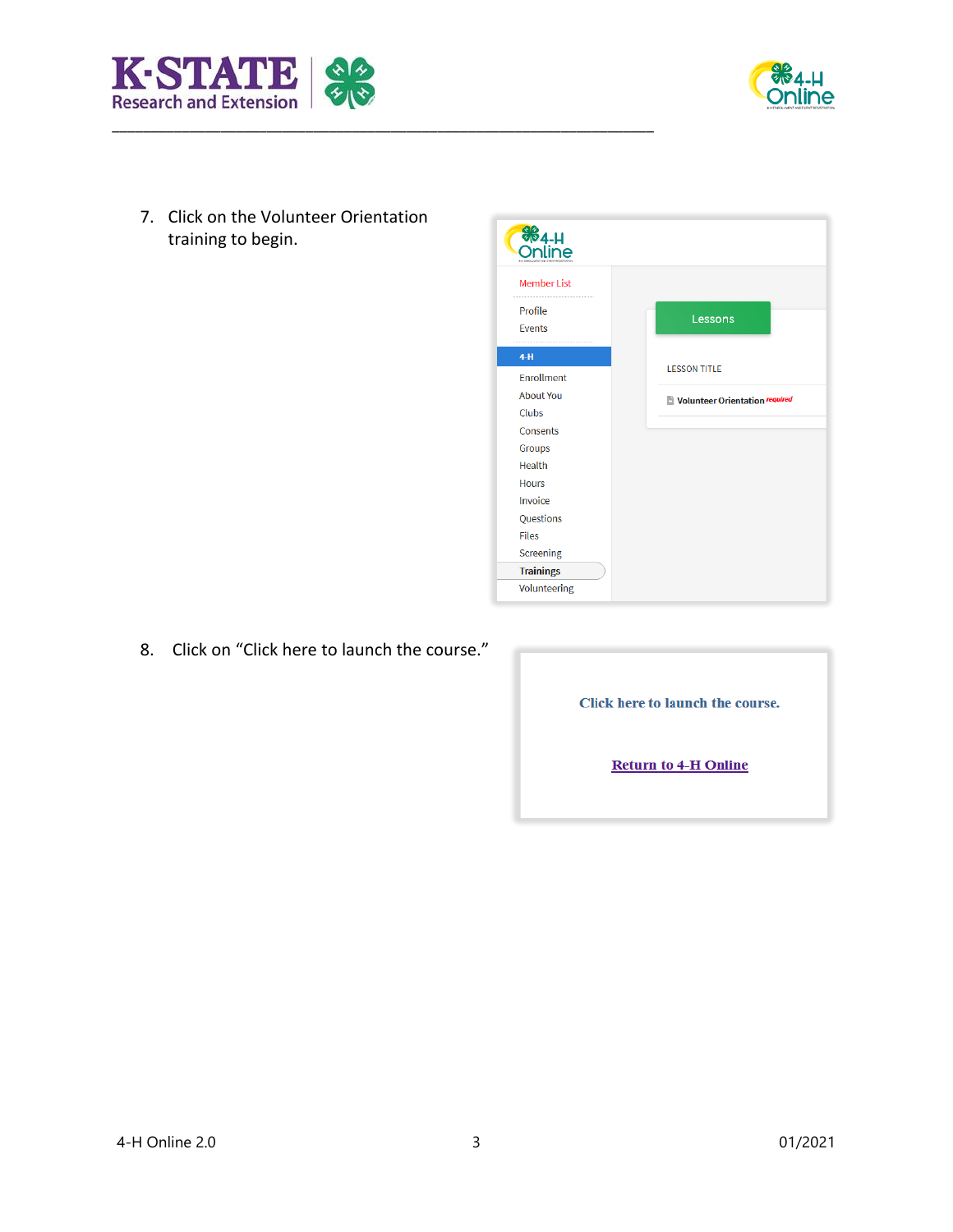



9. The training will open in a new window.

\_\_\_\_\_\_\_\_\_\_\_\_\_\_\_\_\_\_\_\_\_\_\_\_\_\_\_\_\_\_\_\_\_\_\_\_\_\_\_\_\_\_\_\_\_\_\_\_\_\_\_\_\_\_\_\_\_\_\_\_\_\_\_\_\_\_\_\_\_\_



## **TIPS**

The Volunteer Orientation consists of slides, videos and quizzes. Helpful controls include:



- After a video ends, Forward to Next Slide.
- After completing a quiz review, Forward to Next Slide.